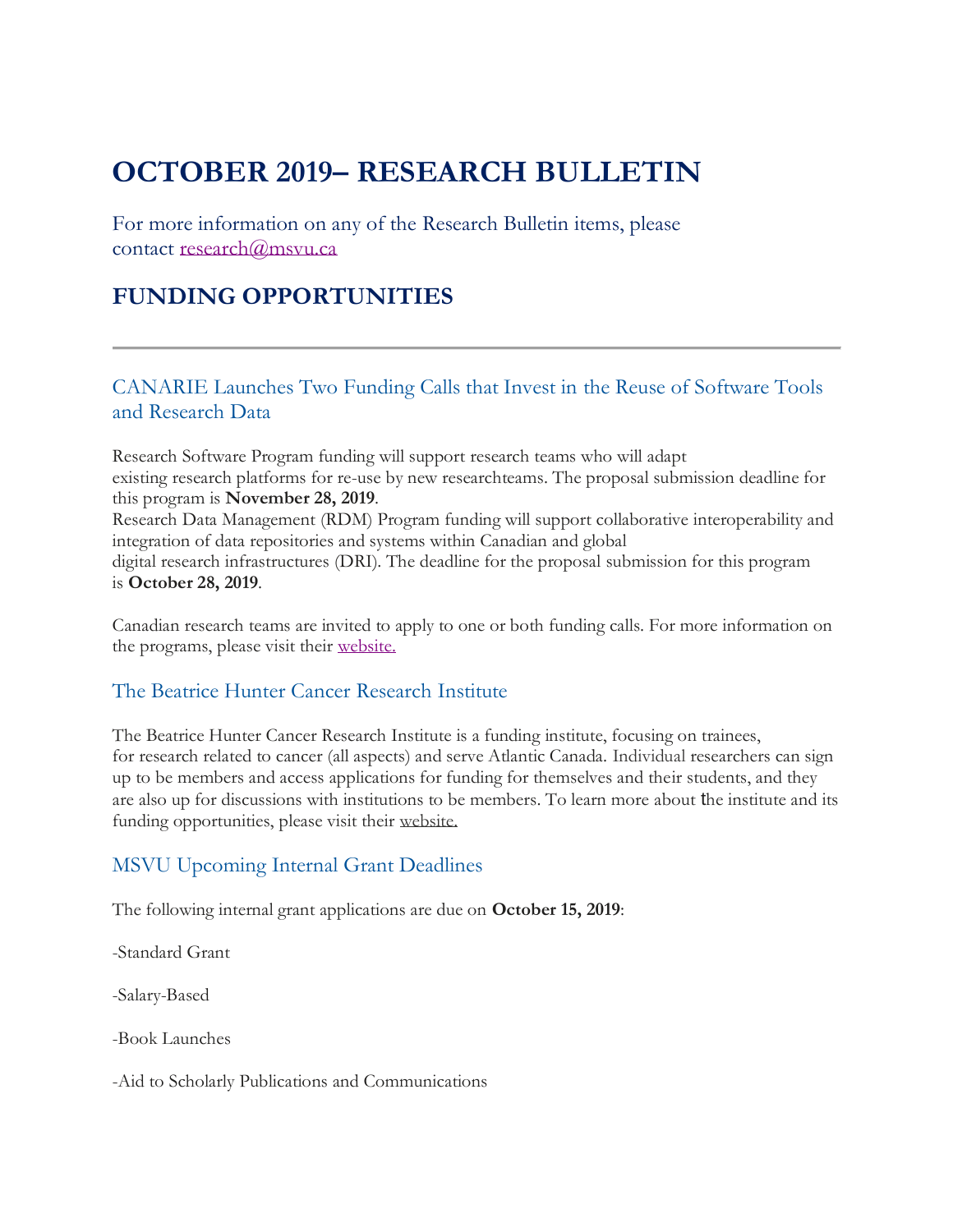For instructions and applications forms for the internal grants, please visit our [internal grants web](https://www.msvu.ca/en/home/research/externalgrants/internalgrants.aspx)  [page.](https://www.msvu.ca/en/home/research/externalgrants/internalgrants.aspx)

# **CALLS FOR PAPERS AND APPLICATIONS**

#### Canadian Domestic Violence Conference 6 Call for Presentation Proposals Deadline Extension

This call for presentation proposals is for those working in the grassroots domestic violence movement: women's shelters, women's centres, Partner Abuse Response (PAR) programs, men's treatment programs, family therapists, restorative justice facilitators, police, probation offices, crown, judges, victim services officers, children mental health workers, child protection workers, addiction counselors, health care workers, clergy, educators and others who work on the front line. Presentation proposals are also welcome from academics and government policy makers.

Due to demand, the deadline for submissions for Concurrent Workshop Presentations has been extended. Deadline for submissions is**October 14, 2019**.

To learn more or to submit a proposal, please click [here.](https://canadiandomesticviolenceconference.org/)

### **EVENTS**

#### Cyber Security Lunch & Learn

Join us on **October 11, 2019** for presentations on privacy, securing your research data, and more!

The presentation titles include:

-Staying Safe Online

-Cyber Threats on Campus

-Privacy Implications of Research Data and Data Management Plans (DMPs)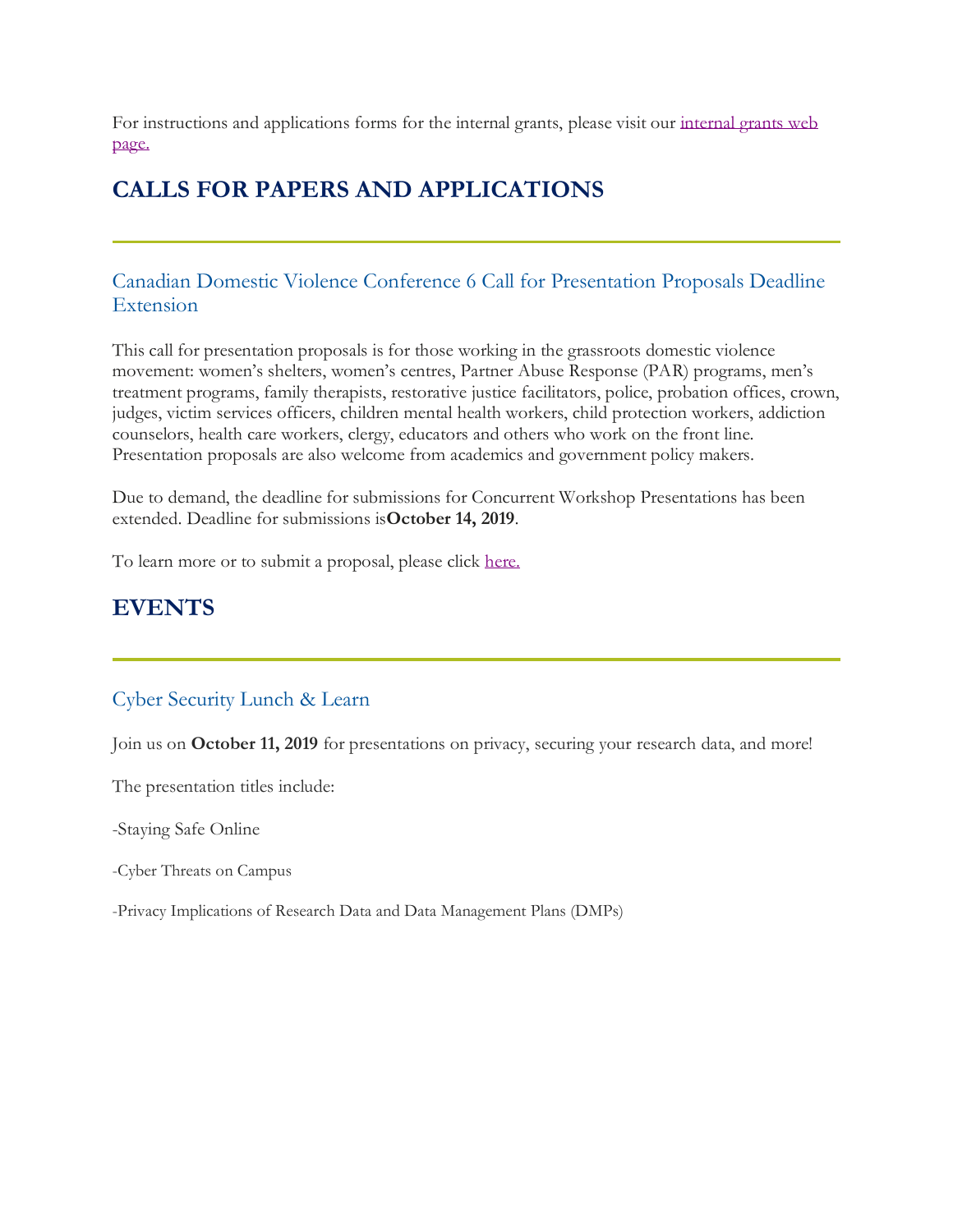

### The Annual Indigenous Consultation Atlantic Conference

The Canadian Institute's 4th Annual Indigenous Consultation Atlantic Conference is coming to the Halifax Convention Centre on**November 6th and 7th, 2019**. Join them to take a hard look at emerging government policies and to openly discuss best practices for consultation, in a nonpartisan and neutral environment. For more information and to register, please click [here.](https://www.canadianinstitute.com/indigenous-consultation-atlantic-2/)

### Save the Date: 2019 Research Highlights

Please join the MSVU Research Office on **December 11, 2019** to celebrate faculty research!

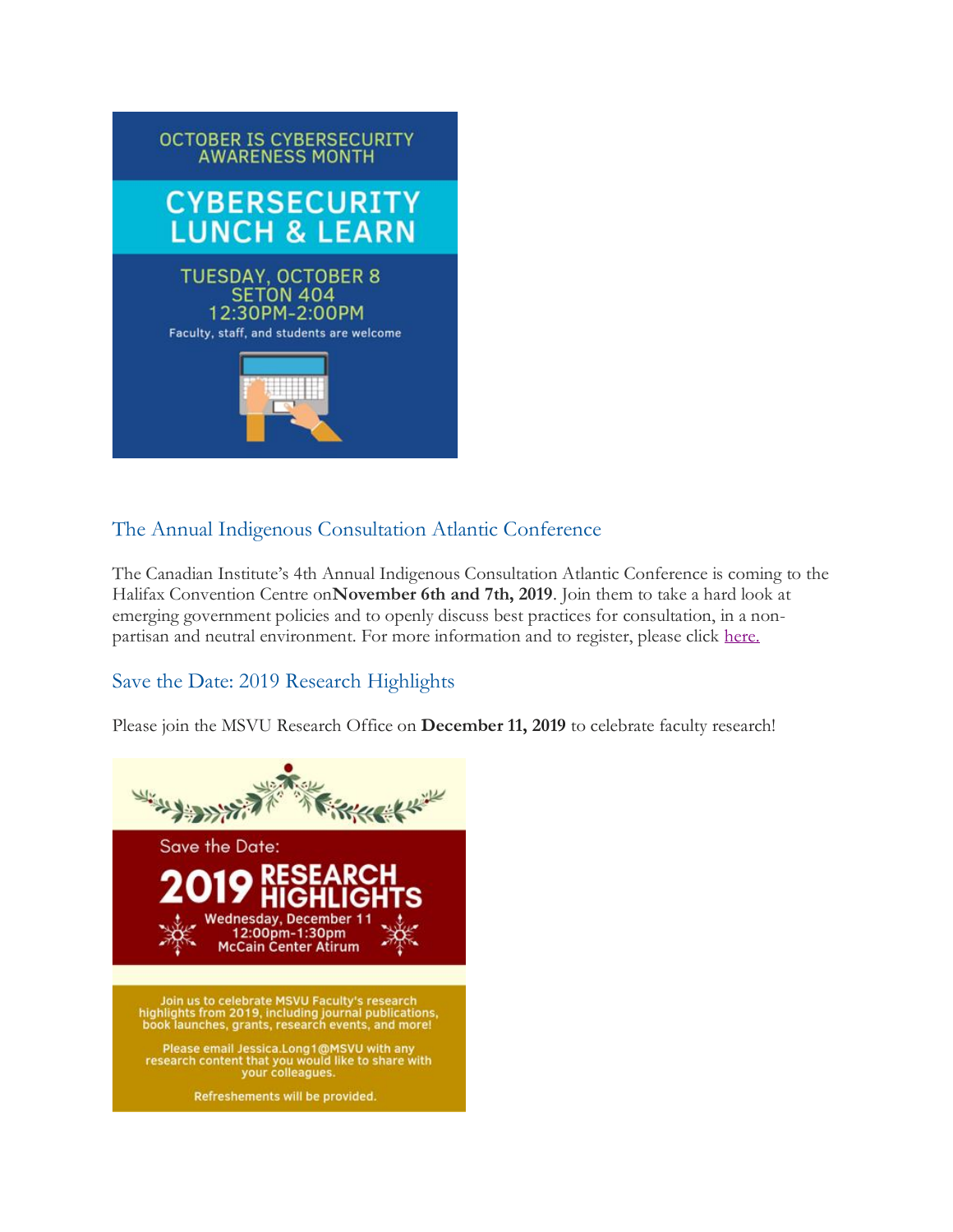### Complex Trauma, Survivors and Intimate Partner Violence: Developmental Couple Therapy for Couples Trauma Pre-conference Workshop

The Canadian Domestic Violence Conference 6 is pleased to announce a pre-conference workshop facilitated by Dr. Heather B. MacIntosh of McGill University. The pre-conference workshop takes place on **March 3-4 2020** in Halifax. This two-day training will provide participants with comprehensive and practical guidance for integrating Developmental Couple Therapy for Complex Trauma (DCTCT) into their work with traumatized individual survivors or couples.

To learn more about the workshop, please visit their [website.](https://canadiandomesticviolenceconference.org/events)

# **ANNOUNCEMENTS**

### Top tips when applying for an NSERC Alliance grant

As the first phase of the Alliance grants is currently open for applications, we are sharing some helpful application tips, based on questions received from the community, to help differentiate between the new application process and the previous one for NSERC's past ResearchPartnerships programs. Attached to this bulletin you will find some of the tips for the Alliance Grant.

Please feel free to share these tips with your community. For full details about the Alliance grants and how to apply, visit the new Alliance [web page.](http://www.nserc-crsng.gc.ca/Innovate-Innover/alliance-alliance/index_eng.asp)

#### SSHRC's Webinars for Partnership and Connection Grants

SSHRC will be holding a series of webinars for applicants and research administrators on upcoming Partnership and Connection grants' funding opportunities.

The webinars will be held via Webex at the following times: